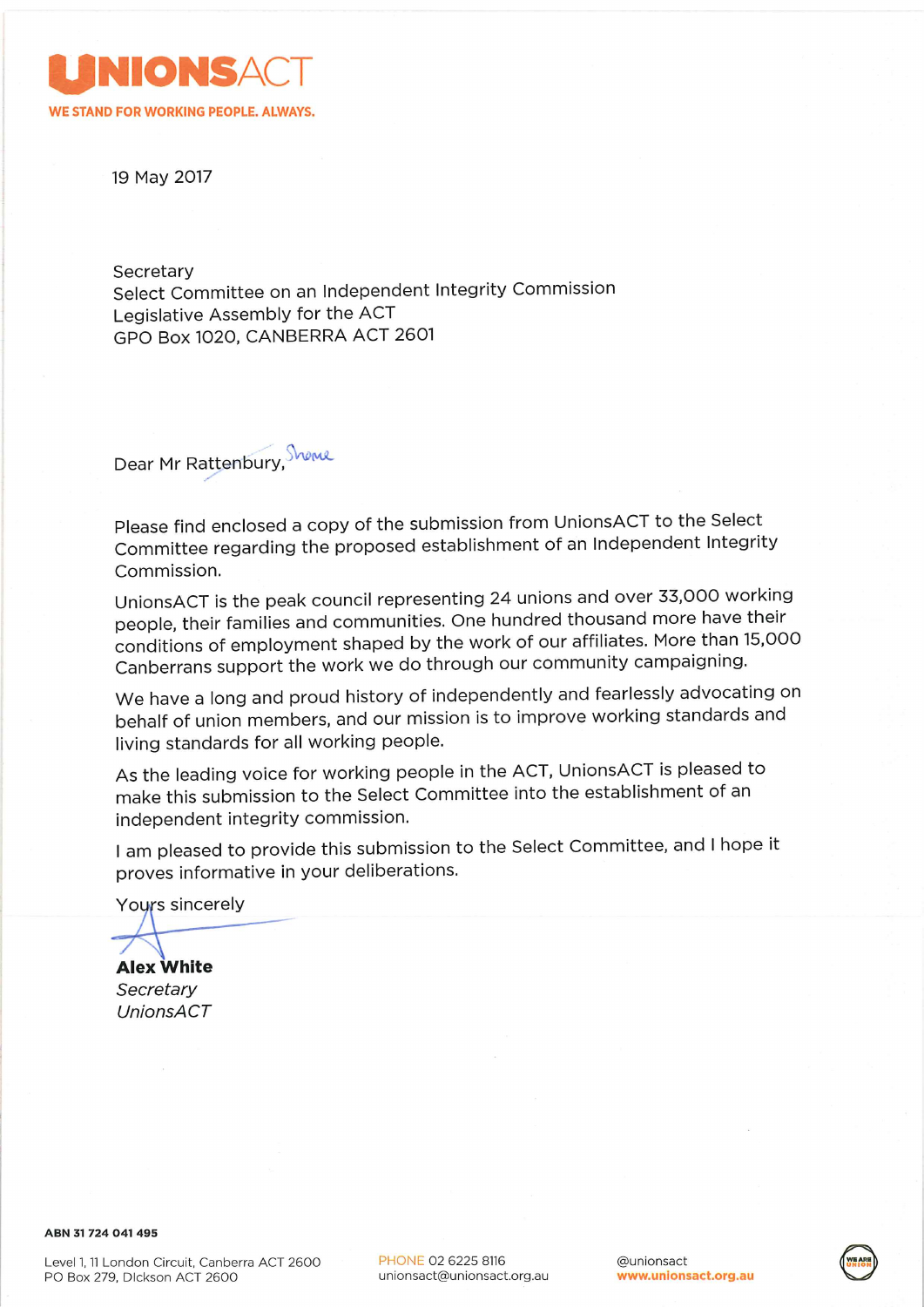

# UNIONSACT SUBMISSION TO SELECT COMMITTEE INQUIRY INTO AN INDEPENDENT INTEGRITY COMMISSION

# ABOUT UNIONSACT

UnionsACT is the peak council representing 24 unions and over 33,000 working people, their families and communities. One hundred thousand more have their conditions of employment shaped by the work of our affiliates. More than 15,000 Canberrans support the work we do through our community campaigning.

We have a long and proud history of independently and fearlessly advocating on behalf of union members, and our mission is to improve working standards and living standards for all working people.

As the leading voice for working people in the ACT, UnionsACT is pleased to make this submission to the Select Committee into the establishment of an Independent Integrity Commission.

UnionsACT has consulted closely with affiliates, and we support the detailed submission made by the Community and Public Sector Union (PSU).

## NEED FOR TRANSPARENCY

UnionsACT supports in principle the establishment of an Integrity Commission, with a focus on identifying

and exposing serious corruption amongst elected officials, senior public servants and political party officials.

We note that the NSW Independent Commission Against Corruption has exposed serious wrongdoing, corrupt behaviour and a culture of corruption in elements of all major political parties. This includes misuse of donations, misuse of public office and, in the case of the NSW Liberal party, money laundering.

UnionsACT also supports calls by various groups, including by the Australian Council of Trade Unions, for the establishment of an independent federal anti-corruption commission.

### *Political donations*

There is a strong need for greater transparency in political donations, especially through real-time disclosures by political parties and candidates, and scrutiny of who donates and why. UnionsACT believes that if corporations are permitted to donate to political parties, they must meet appropriate environmental social, labour relations, human rights, transparency and ethical standards in their business dealings.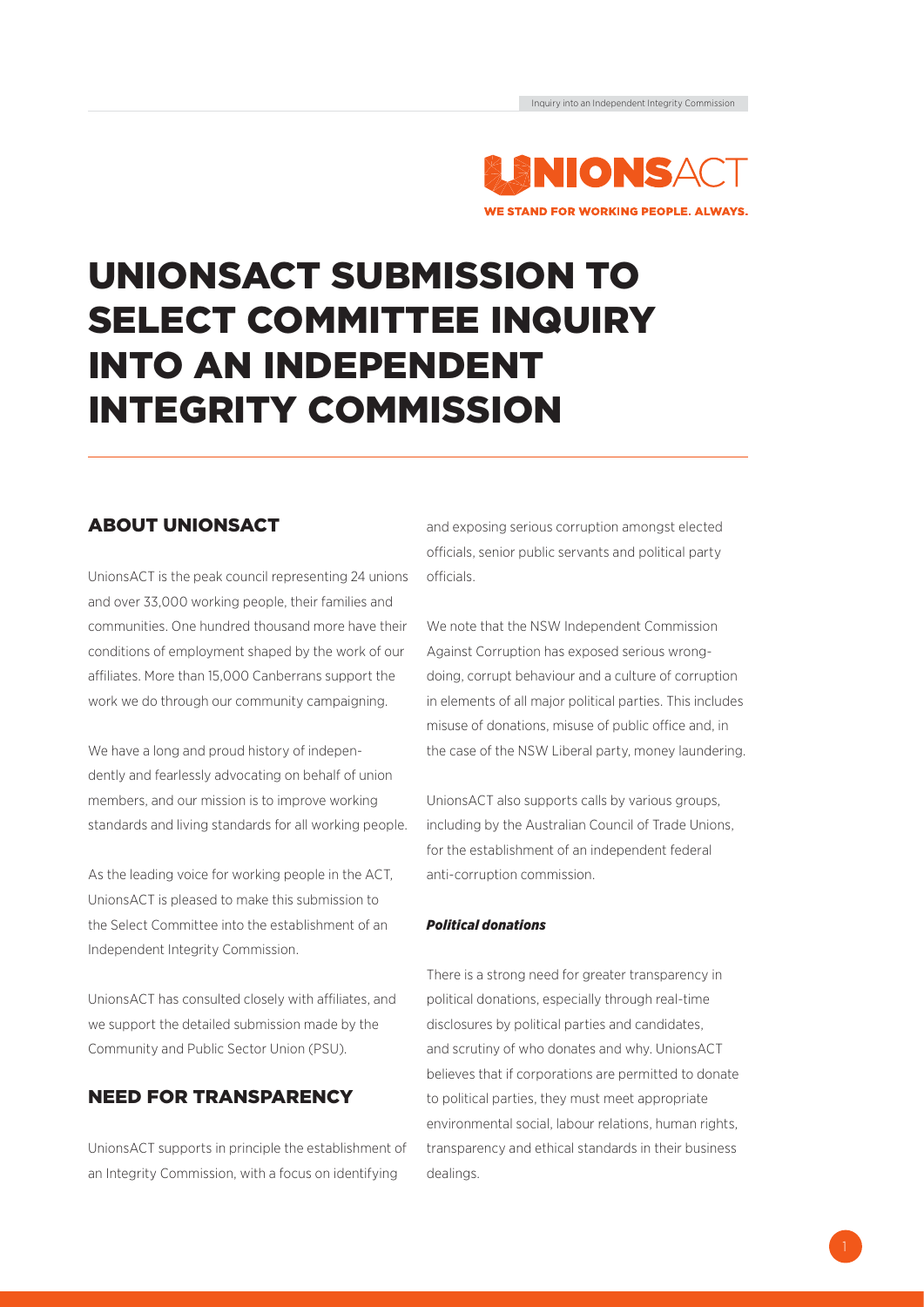#### *Integrity Commission as preventative*

UnionsACT is not convinced at this time that there is strong evidence of serious corruption or a culture of corruption in the ACT amongst elected officials, senior public servants or political party officials. We believe that existing standards and processes within the ACT Public Service, including the Public Sector Management Act and Public Service Standards Commissioner, have been adequate. Nonetheless, corruption does not stop at state borders. A strong regime of transparency would ensure that serious corruption is not imported into the ACT. We therefore see the establishment of an Integrity Commission is therefore an important preventative measure.

## ASSEMBLY PRIORITIES

While reiterating our support for an Integrity Commission, UnionsACT wishes to place on record our concern at significant resources, time and energy being invested in the potential establishment of a Commission.

In other jurisidictions, some event or finding has typically prompted the establishment of an anticorruption commission. There is no evidence of serious or widespread misconduct by elected officials or public servants in the ACT. Abesent evidence of the kinds of misconduct or corrupt behaviour seen in other jurisdictions, UnionsACT believes that ACT public servants, elected officials and political party officials are entitled to the presumption that they are acting properly, lawfully and in the public interest.

There is evidence however of widespread lawless and illegal conduct by employers within the ACT,

including contractors of the ACT Government, who flout ACT and Federal laws with few or no consequences. UnionsACT does not make this claim lightly; it is a claim based on evidence presented at numerous court hearings, inquiries and investigations, including by police, the Fair Work Ombudsman, independent inquiries, Senate inquiries and more.

UnionsACT notes and supports the ACT Government and Assembly initiated inquiry into insecure work and the labour hire industry. There is substantial evidence in the ACT and other jurisdictions of widespread, systemic and severe exploitation of workers, unlawful underpayments, unlawful work-safety practices, non-payment of superannuation, avoidance of payroll tax and other illegal behaviour.

There is a far greater prevalence of this type of serious unlawful behaviour, with severe adverse effects on a large number of people in the ACT. Nevertheless, UnionsACT is constantly advised that there is no funding available for greater protections, inspections or enforcement to address real and known unlawful behaviour. This reflects, in our view, misplaced priorities within the ACT Assembly.

## FUNCTIONS OF A COMMISSION

UnionsACT supports an Integrity Commission with a remit to investigate serious or systemic corrupt behaviour, or misconduct, of an elected official, public servant, political party official, or contractor engaged to provide a public service.

The Commission should then make referrals to another, appropriate, entity for prosecution or sanction.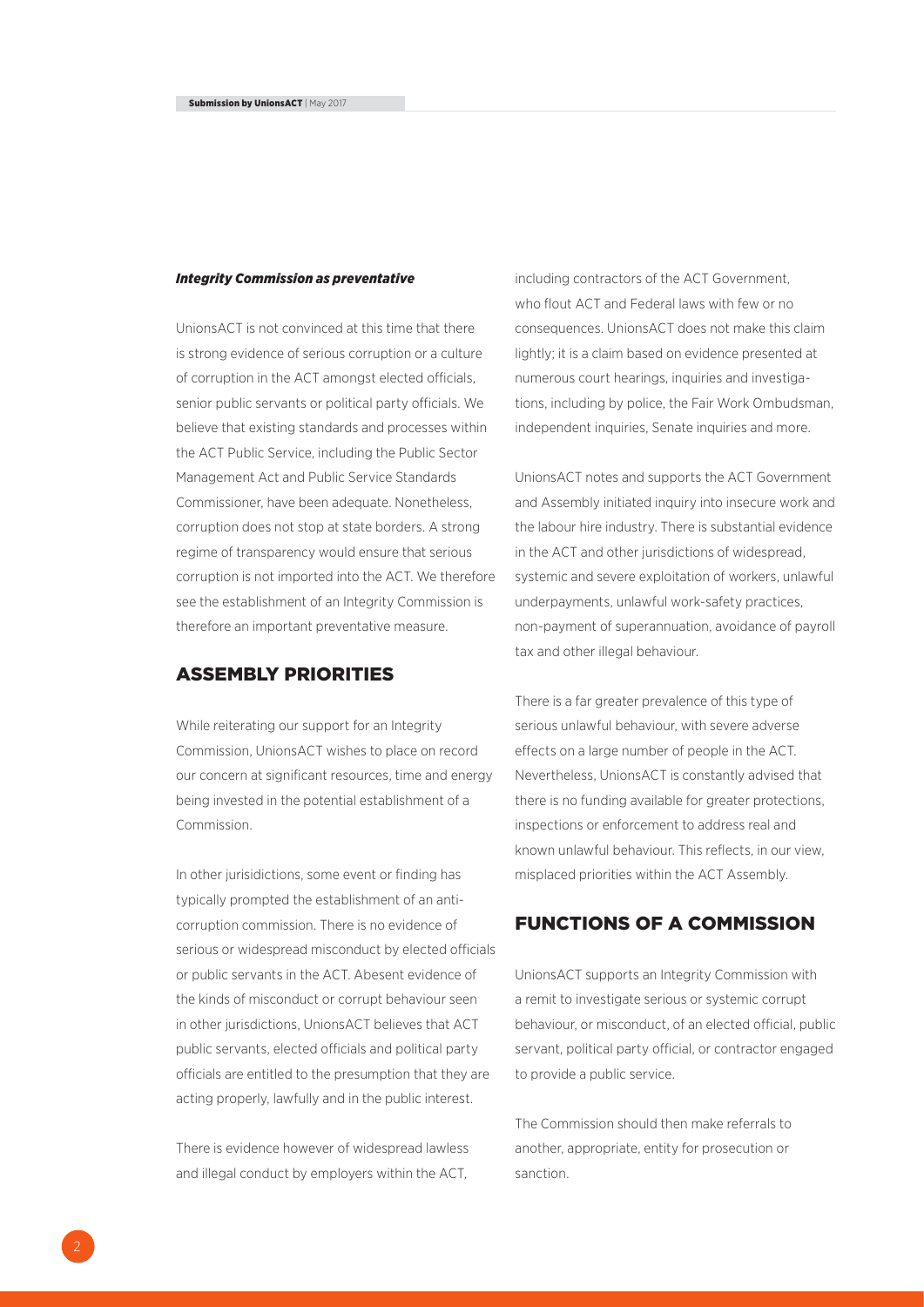The Commission should not make public findings.

#### *What behaviour should be subject to scrutiny*

The Commission should be concerned with serious or systemic corrupt behaviour or misconduct.

Serious refers to the nature of the misconduct or behaviour, not necessarily the participants. The misconduct should be wilful, deliberate and have significant adverse impacts, involve substantial loss or damage, or involve unlawful behaviour attracting a term of imprisonment of greater than three years.

Systemic refers to misconduct that is widespread, involves a number of individuals, or has occurred over a significant period of time.

UnionsACT believes that simple misconduct should not be within the scope of the Commission; there are other more appropriate means to investigate, address, prevent and sanction misconduct. This is especially the case for public servants, whose conduct (and the management of misconduct) is set out in the Public Sector Management Act, with codes of conduct and a Public Sector Standards Commissioner.

The mere act or allegation of misconduct by a person, for example a contravention of a code of conduct that is grounds for disciplinary action, should be more properly addressed through existing processes and mechanisms.

#### *Who should be subject to scrutiny?*

UnionsACT believes that an Integrity Commission should be limited to investigating the conduct of elected public officials (that is, members of the ACT Assembly), public servants, political party officials, and non-government contractors engaged to provide public services.

#### *Contractors*

A growing proportion of public sector work is now being conducted by private-sector contractors and non-government charitable organisations. These entities are not subject to the transparency obligations or public sector standards that are applied to the ACT Public Service.

UnionsACT notes that there is evidence of systemic lawlessness and illegal behaviour by numerous businesses contracted to provide goods and/or services to the ACT Government. This lawless behaviour includes numerous violations of the Fair Work Act, the ACT Work, Work Health and Safety Act, Long Service Leave Act, and others.

UnionsACT supports the view of the CPSU that the conduct of individuals outside the public service, who are performing or undertaking public services or providing a service to the ACT Government, should be included within the scope of the Integrity Commission. This would include the majority of companies providing works and services currently covered by the Government Procurement Act.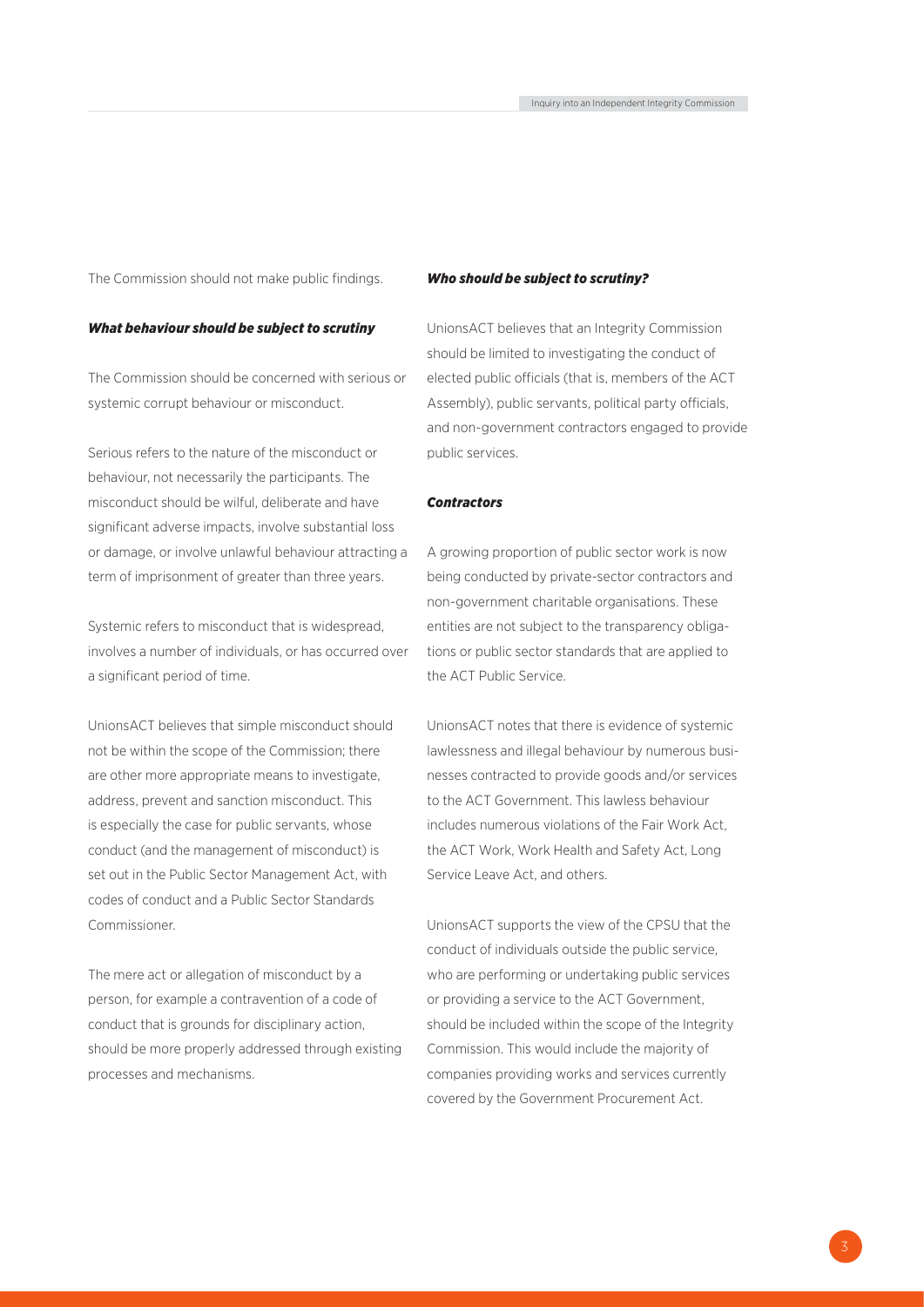#### *Investigation, not prosecution or sanction*

UnionsACT believes that an Integrity Commission should be principally an investigatory body.

The power to prosecute and issue penalties/sanctions is more appropriately the role of the courts, or another relevant entity.

The experience in NSW and other jurisdictions is that the ability for a Commission to make public findings can have serious adverse consequences for individuals. This can amount to a penalty, even if a court later finds that the individual committed no wrong-doing. UnionsACT therefore does not support an ACT Integrity Commission to have powers to make public findings.

## POWERS AVAILABLE TO A **COMMISSION**

UnionsACT is strongly of the view that the use of any power by an Integrity Commission must be subject to oversight and review. This could be judicial; it could also include review by the Auditor General. The review and oversight should be independent of political institutions. Use of powers, especially coercive powers, must also be required to be reported, e.g. to the ACT Assembly.

#### *Coercive powers*

UnionsACT supports a Commission with strong powers of investigation. We are wary of a Commission with wide-ranging coercive powers; in our view these powers best reside with a body that also has prosecutorial powers.

The integrity commission should principally be an investigatory body. If the commission were granted coercive powers, they should be limited to an investigatory function, e.g., powers that allows it to:

- Seek information;
- Require the provision of documents.

There should be limits or thresholds to these powers, requiring a "belief based on reasonable grounds". Use of coercive powers should be proportionate. Similarly, use of information obtained by coercive powers should be restricted to a proper purpose. Use the any coercive power should be subject to review and reporting requirements.

# RELATIONSHIP BETWEEN A COMMISSION AND EXISTING ACCOUNTABILITY AND TRANSPARENCY MECHANISMS AND BODIES IN THE ACT

UnionsACT is wary of a Commission with broad powers to initiate its own investigations. Should it be granted such powers, the decision should be subject to review and oversight.

The CPSU submission, for example, suggests that self-initiated investigations could require approval by multiple commisisoners or senior staff. Alternatively, the Integrity Commission could have multiple commissioners to divide assessment and investigation functions.

UnionsACT is of the view that the principle means by which the Commission initiate an investigation be by referral. The referral could be from the range of